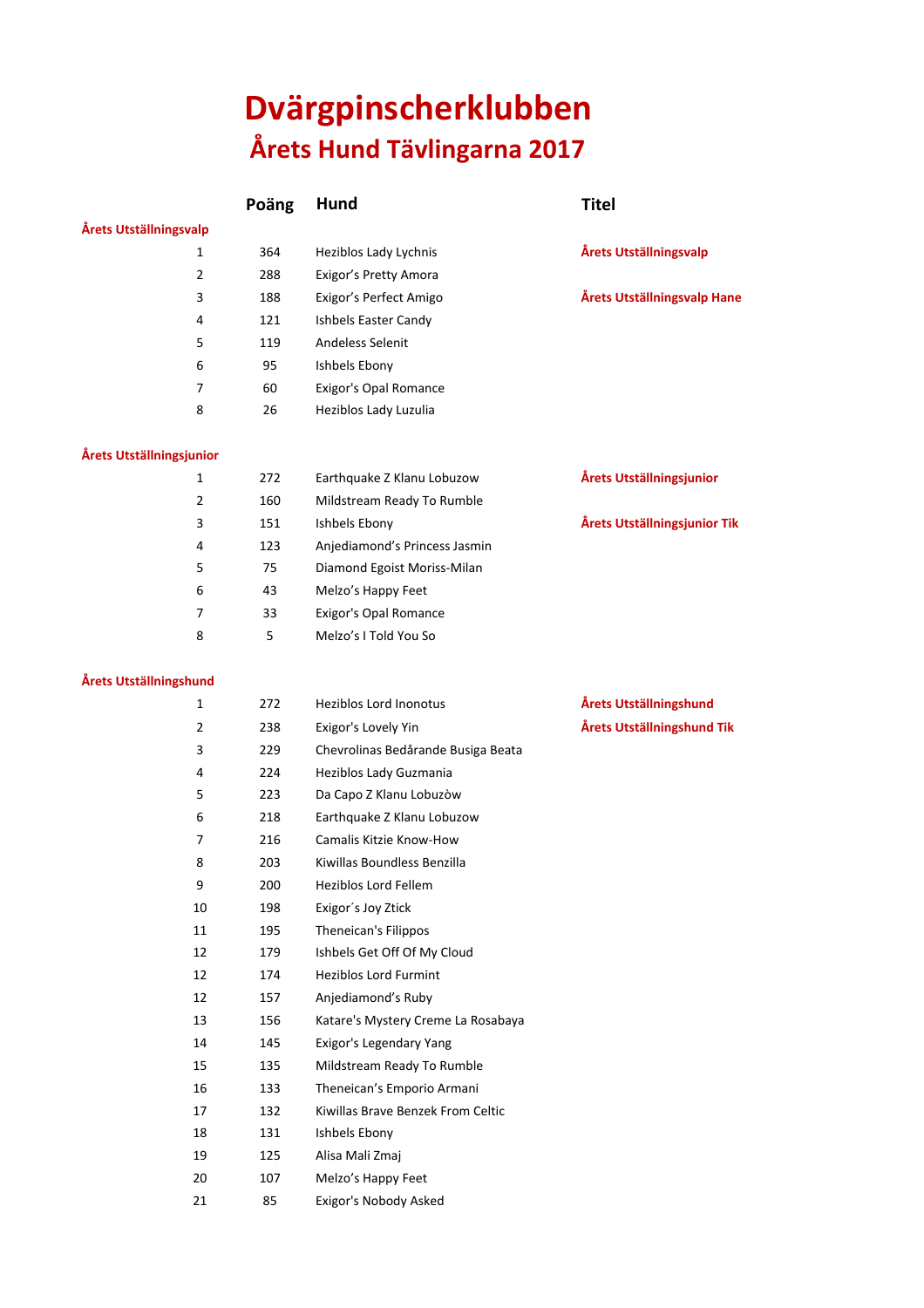| 22 | 84 | Ishbels Josh Macahan      |
|----|----|---------------------------|
| 23 | 70 | Heziblos Lady Helonias    |
| 24 | 64 | Exigor's Needed Aisy      |
| 25 | 58 | <b>Norwinstars Farris</b> |
| 26 | 55 | Tiny Amigo's Jade         |
| 27 | 33 | Exigor's Opal Romance     |
| 28 | 9  | Heziblos Lady Kashmir     |
| 29 | 8  | Heziblos Lord Kalanchoe   |
| 30 | 5  | Exigor's Kelly Rap        |
| 30 | 5  | Melzo's I Told You So     |

## **Årets Utställningsveteran**

| 1                           | 326 | Chevrolinas Bedårande Busiga Beata | Årets Utställningsveteran       |
|-----------------------------|-----|------------------------------------|---------------------------------|
| Årets Utställningshund Avel |     |                                    |                                 |
| 1                           | 444 | <b>Heziblos Lord Borassus</b>      | Årets Utställningshund Avel     |
| 2                           | 182 | Exigor's Joy Ztick                 |                                 |
| 3                           | 87  | <b>Heziblos Lady Daphne</b>        | Årets Utställningshund Avel Tik |
|                             |     |                                    |                                 |

## **Årets Allroundhund**

| 1              | 54 | Kiwillas Bright Benza              | Årets Allroundhund |
|----------------|----|------------------------------------|--------------------|
| $\overline{2}$ | 52 | Katare's Mystery Creme La Rosabaya |                    |
| 3              | 45 | Anjediamond's Ruby                 |                    |
| 3              | 45 | Kiwillas Brave Benzek From Celtic  |                    |
| 4              | 40 | Exigor's Nobody Asked              |                    |
| 5              | 39 | Mildstream Ready To Rumble         |                    |
| 6              | 34 | Alisa Mali Zmaj                    |                    |
| 6              | 34 | Exigor's Needed Aisy               |                    |
| 7              | 15 | <b>Norwinstars Farris</b>          |                    |
| 8              | 14 | Exigor's Opal Romance              |                    |
| 9              | 13 | Jämtesjöns Kajsa Av Ängla          |                    |
| 10             | 12 | Heziblos Lady Kashmir              |                    |

#### **Årets Rallylydnadshund**

| 1 | 56 | Irocz Ambitiösa Orchidee            | Årets Rallylydnadshund |
|---|----|-------------------------------------|------------------------|
| 2 | 39 | Irocz Eleganta Milou                |                        |
| 3 | 28 | Diamonds of Aros I Want It All Elit |                        |
| 4 | 25 | Norwinstars Doctor Finklestein      |                        |
| 5 | 20 | Anjediamond's Ruby                  |                        |
| 6 | 19 | Katare's Mystery Creme La Rosabaya  |                        |
| 7 | 16 | Jämtesjöns Kajsa Av Ängla           |                        |
| 7 | 16 | <b>Norwinstars Farris</b>           |                        |
| 8 | 13 | Megingjords Diser Dime              |                        |
|   |    |                                     |                        |

# **Årets Lydnadshund**

|                   | 3   | Katare's Mystery Creme La Rosabaya | Årets Lydnadshund |
|-------------------|-----|------------------------------------|-------------------|
| Årets Agilityhund |     |                                    |                   |
|                   | 205 | Little Kings Mallou Made For You   | Årets Agilityhund |
|                   | 142 | Exigor's Fast Kid                  |                   |